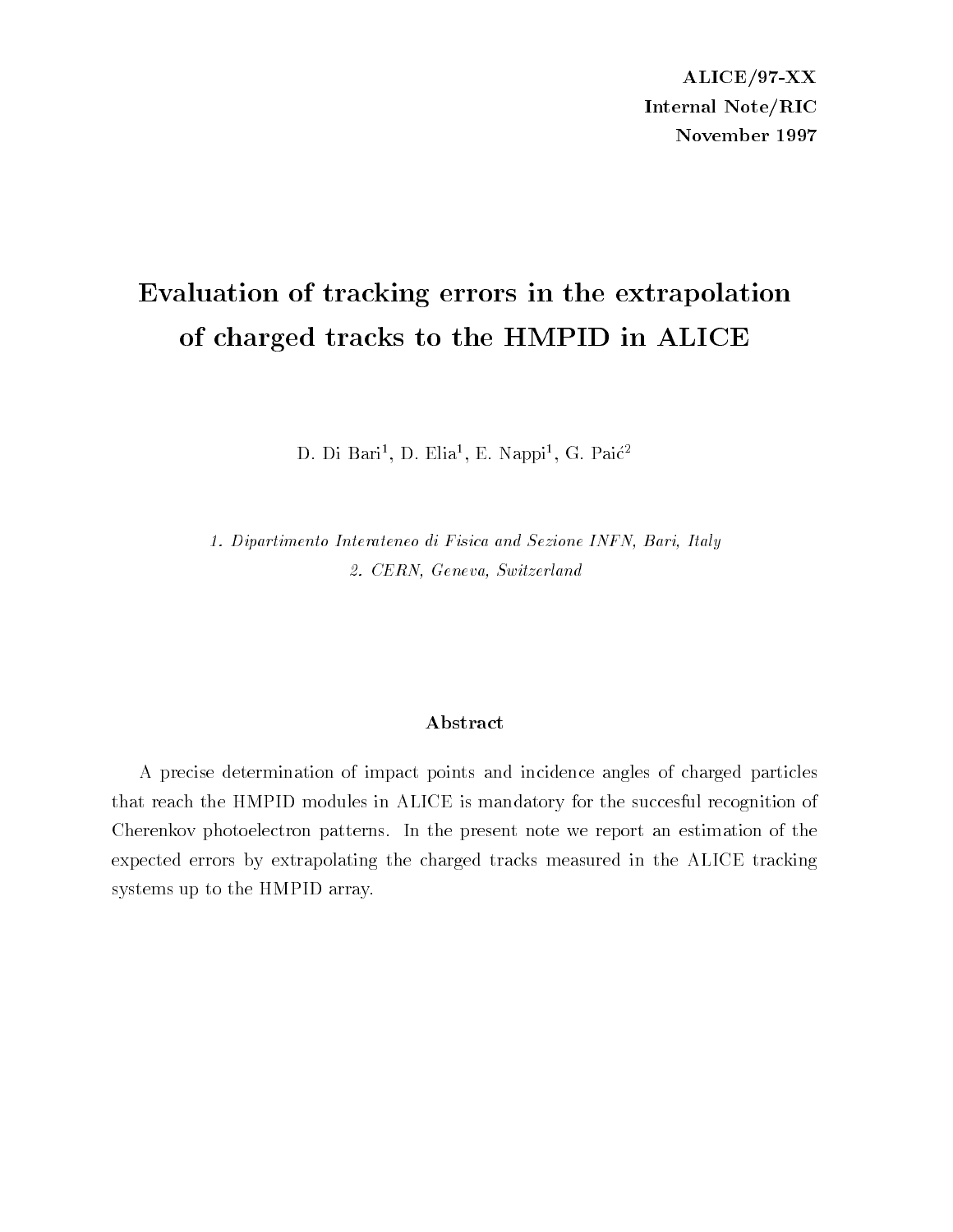## 1 Introduction

The reconstruction of the charged tracks in the ALICE detector will be achieved by using the ITS (Inner Tracking System) and the TPC. The high momentum hadrons will be identied by an array of RICH detectors which modules (g.1) will be placed at about 500 cm distance from the beam line, i.e. about 250 cm from the end of the TPC wall[1].



Figure 1: Layout of RICH modules in ALICE.

The pattern recognition of the Cherenkov photons relies heavily on the precise knowledge of the momentum of the particles, their angle of incidence and impact point. In particular, it is of primary importance to demonstrate that, at the expected particle density in the HMPID ( $\approx$  50 m  $^2$  including noise hits), we are able to correctly match the reconstructed tracks with the impact points at the HMPID level.

The tracking through the ITS and TPC and the extrapolation to the HMPID have been performed by using simulated particles, with momenta ranging  $0.5$  to  $5 \text{ GeV}/c$ . The points generated in the ITS and TPC detectors have been fitted in order to extract the kinematic parameters to be used for the extrapolation of that track to the HMPID. After a calculation of the impact coordinates and direction cosines of the fitted track on the RICH module, the relevant quantities have been compared with those of the simulated track after its full evolution through the ALICE apparatus. These quantities have also been studied as a function of the track momentum.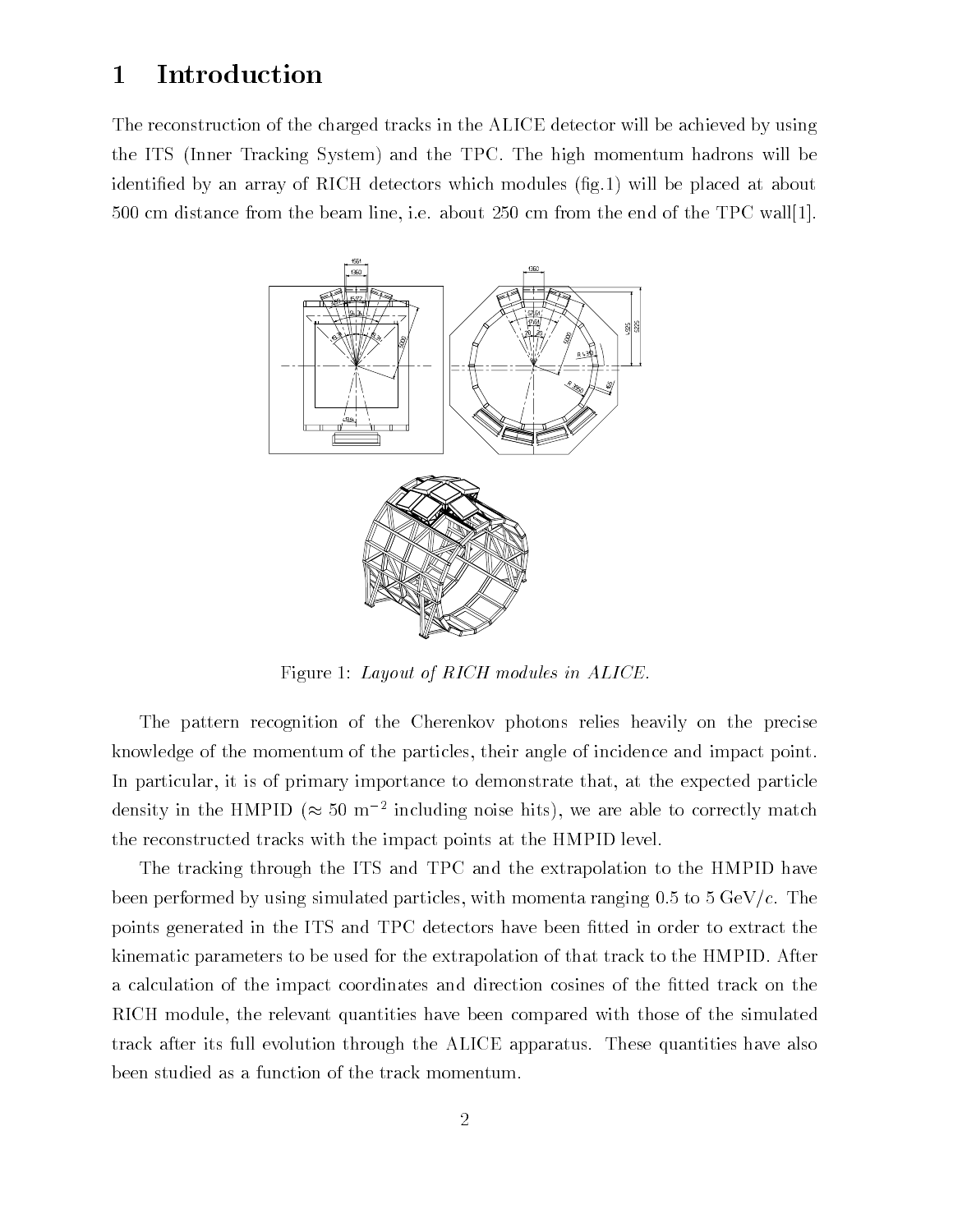Concurrently we have investigated the possible use of the HMPID as an additional tracking plane at very large momenta, by using an iterative procedure. The proposed method gives an improved momentum resolution at large momenta.

## 2 Track simulation

The GEANT-based package GALICE[2] has been used to simulate tracks in the ALICE apparatus. Tracks are generated with 
at momentum distribution, ranging from 0.5 to 5 GeV/c and rapidity  $|\eta| < 0.4$ . The evolution of the track through the ALICE subsystems  $(6 \text{ silicon layers in the ITS}, 75 \text{ planes in the TPC region and the final set of RICH modules})$ has been determined by GEANT routines.

Multiple scattering in the beam pipe, silicon layers, TPC gas mixture and also in mechanical support, cooling systems and in electronics has been taken into account (totally equivalent to  $\approx 8\%$  X<sub>o</sub>) according to the detector design reported in the ALICE Technical Proposal (TP)[1] (see table 1, where is reported the averaged material budget corresponding to the interesting momentum range for the HMPID as well as to ITS spatial acceptance).

|             | Radius (cm) | $X/X_0$ (%) |                 | Radius (cm) | $X/X_0$ (%) |
|-------------|-------------|-------------|-----------------|-------------|-------------|
| <b>ITS</b>  |             |             | <b>TPC</b>      |             |             |
| Beam pipe   | 3.0         | 0.17        | Inner vessel    | 52          | 0.27        |
| Si pixel 1  | 3.9         | 0.64        | CO <sub>2</sub> | 52-78       | 0.14        |
| Si pixel 2  | 7.3         | 0.64        | Inner cage      | 78          | 0.52        |
| Si drift 1  | 14          | 0.64        | Working gas     | 78-250      | 0.56        |
| Si drift 2  | 24          | 0.64        | Outer cylinder  | 250         | 1.33        |
| Si strip 1  | 40          | 0.64        |                 |             |             |
| Si strip 2  | 45          | 0.64        |                 |             |             |
| Outer shell | 50          | 1.00        |                 |             |             |
| Air         | $3 - 52$    | 0.16        |                 |             |             |

Table 1: Averaged material budget in the tracking volume.

About 5000 tracks (over all momenta) have been processed, in a uniform magnetic field of 0.2 Tesla. Fig.2 shows the impacts of simulated tracks onto each detector; the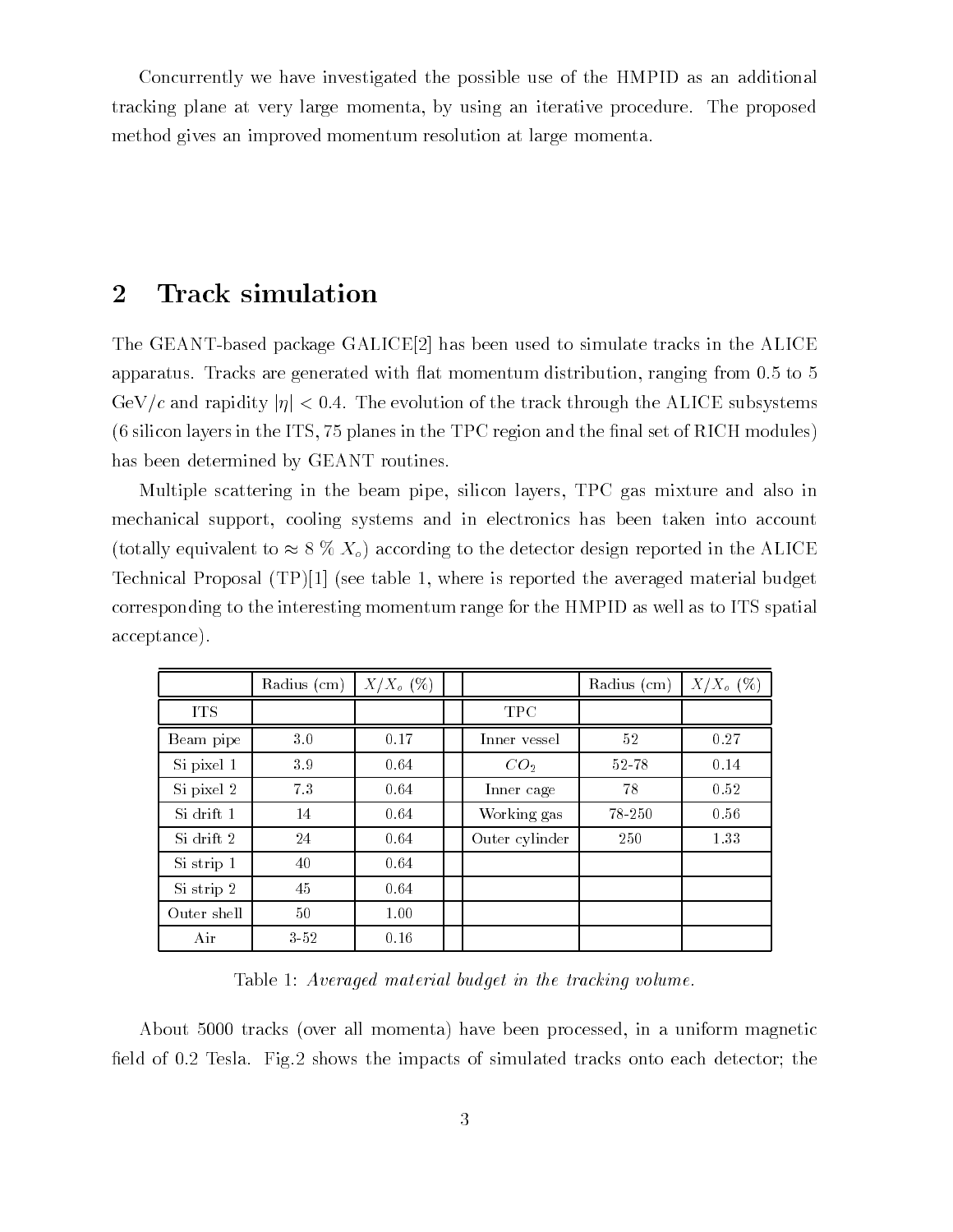HMPID detector consisting of 7 RICH modules is supposed to be placed about 500 cm far from the emission point, covering an acceptance of  $\pm 30^{\circ}$  angle with respect to the X axis in XY projection (bending plane): the reference system assumed has the Z axis along the beam direction.



Figure 2: Impact of simulated tracks onto ALICE detectors.

## 3 Track reconstruction

The fitting routines take into account all the hits, both in the ITS and in the TPC detectors. Therefore in the GEANT simulation all the detectors are supposed to be 100% efficient and we have 81 (6 ITS  $+$  75 TPC) points per each track to be used for the fit.

In the fitting model the tracks are supposed to be helices  $[3]$  with common vertex at  $(0,0,0)$ , polar and azimuthal emission angles  $\lambda$  and  $\phi_o$  respectively and radius of curvature  $R = p \cos \lambda / K B$  (K = 0.003, B = 0.2 and track momentum p in GeV/c) in the XY-plane. All the hits (points in the fit) have been weighted, taking into account the detector spatial resolution and the multiple scattering error propagation through the different layers.

In fig.3 we report the distributions of the residuals between simulated and reconstructed track kinematic parameters. After reconstruction, angular resolutions of less than 1 mrad have been found, while average  $\Delta p/p$  (over all momenta distribution) comes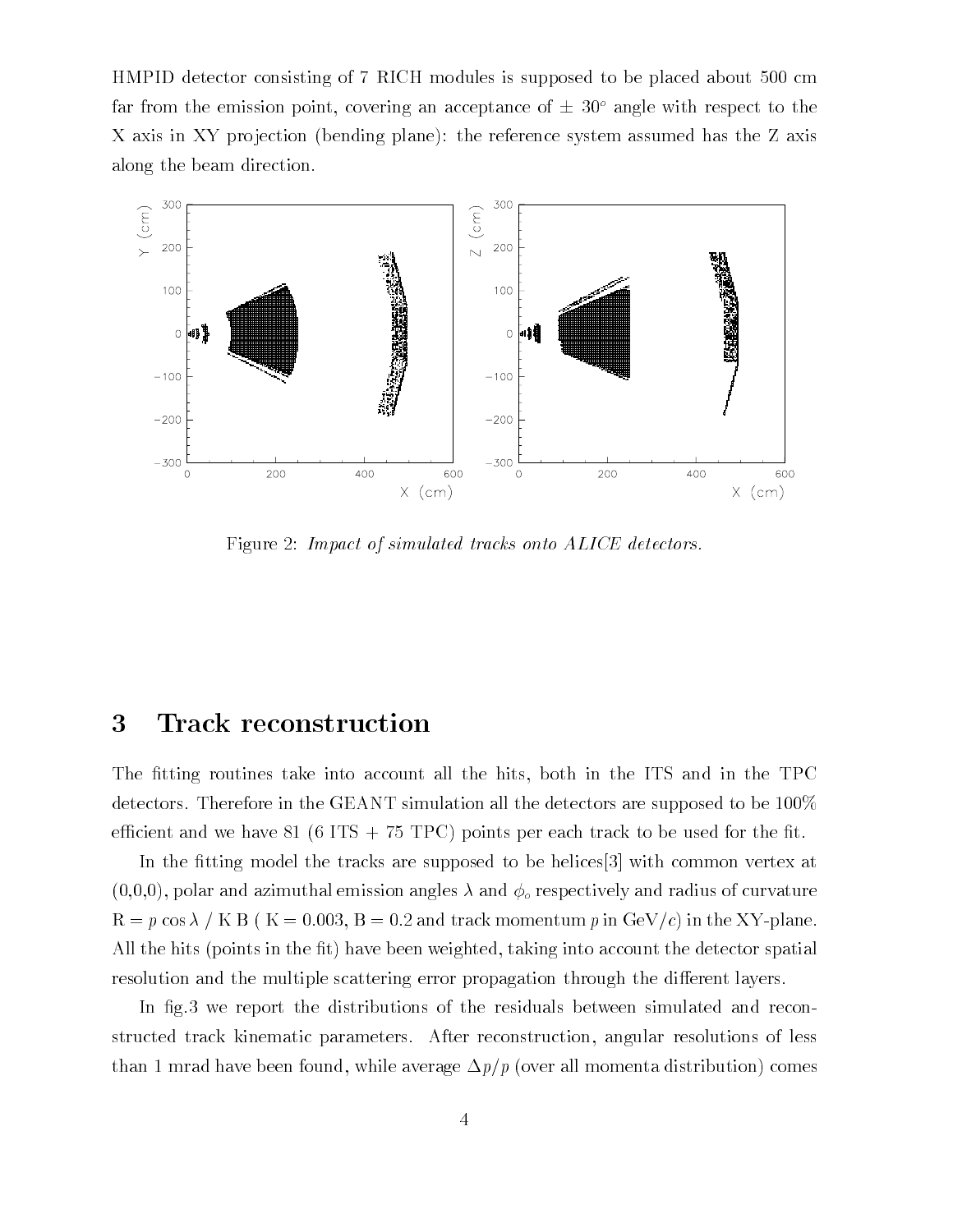out to be around 2%. These values are compatible with the tracking resolution estimates reported in the TP. The  $\Delta p/p$  versus p behaviour will be discussed later in this note.



Figure 3: Residuals of simulated and reconstructed kinematic parameters.

Track fit residuals have been calculated for each detector layer; in particular, it is interesting to look at the residuals on the last pad row of the TPC, which is the end of the track measurement region. In the fig.4 the distribution of the difference in  $r\phi$  and  $z$  coordinates between fitted crossing point and "data" point have been reported; they refers to the overall momenta sample, while the table 2 resumes the values of the sigmas of these distributions in function of the track momentum.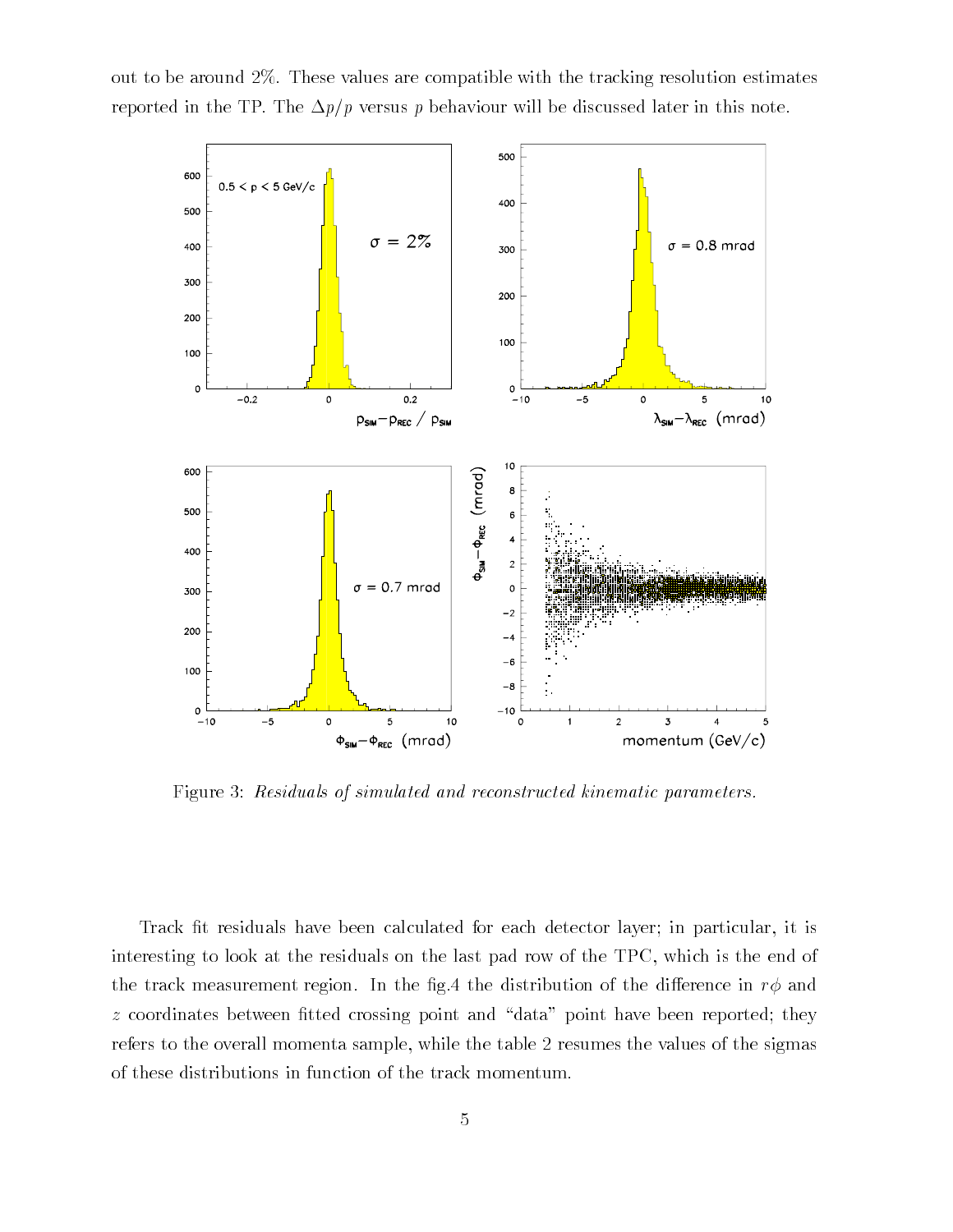

Figure 4: Fit residual distributions at the end of TPC.

| Momentum range $(GeV/c)$   0.5 - 1. |          |     | $1. - 1.5$   $1.5 - 2.$   $2. - 3.$ |     |     |     |
|-------------------------------------|----------|-----|-------------------------------------|-----|-----|-----|
| $r\phi$ -residuals $(\mu m)$        | 410      | 300 | 220                                 | 210 | 180 | 170 |
| <i>z</i> -residuals $(\mu m)$       | $1060\,$ | 660 | 450                                 | 320 | 230 | 210 |

Table 2: Sigmas of the residual distributions at the end of TPC.

# 4 Extrapolation to the HMPID

## 4.1 Evaluation of the tracking errors at the HMPID

The reconstructed track can be extrapolated from the last measured point in the TPC up to the HMPID modules by using the fitted kinematic parameters. Track by track impact coordinates and momentum vector components at the HMPID have been extracted: these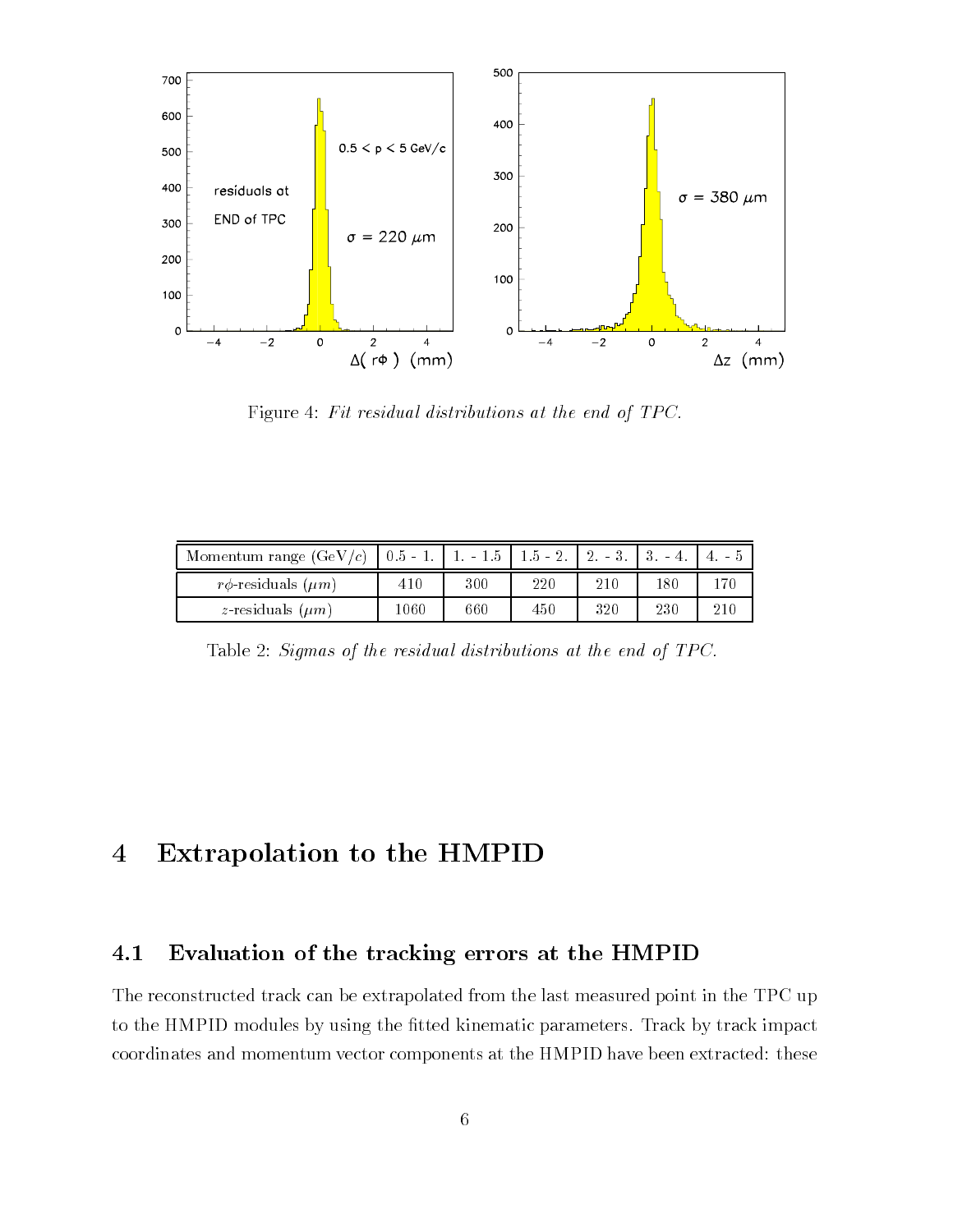have to be compared with real points and momenta provided by GEANT on the same detector module.

In the actual experiment the extrapolated impacts and directions are the starting point for the matching of track hits in the HMPID with the tracks in the TPC. It's useful to remind that the uncertainites in this determination are expected to be greatly amplied with respect to the fit residuals found at the end of  $TPC$ : this not only because of the fit error propagation along the 250 cm path from the TPC to the HMPID, but also because of the multiple scattering in the outer vessel of the TPC volume ( $\approx 1.3\%$  X<sub>o</sub>).

To get the estimation of the final expected resolution on the impact and angles onto the RICH, we have to look at the distributions of the differences between extrapolated crossings and the "data" point. The fig.5 shows the distribution of the difference  $\Delta(r\phi)=(r\phi)_{real}$  -  $(r\phi)_{extrap}$  and the same for  $\Delta z$  calculated at the RICH for all momenta (between 0.5 and 5 GeV/c).



Figure 5: Distributions of difference between extrapolated and real impacts at the RICH.

The widths of these distributions provide the expected extrapolation error for  $r\phi$  and <sup>z</sup> coordinates of the track impact onto the RICH modules. The same calculation has been performed for the polar and azimuthal angles  $\lambda$  and  $\phi$  of the track. The following error estimates have been extracted:

$$
\sigma_{r\phi} = 3.3 \, mm \qquad \qquad \sigma_{\phi} = 1.9 \, mrad
$$

$$
\sigma_z = 2.1 \, mm \qquad \qquad \sigma_{\lambda} = 0.7 \, mrad
$$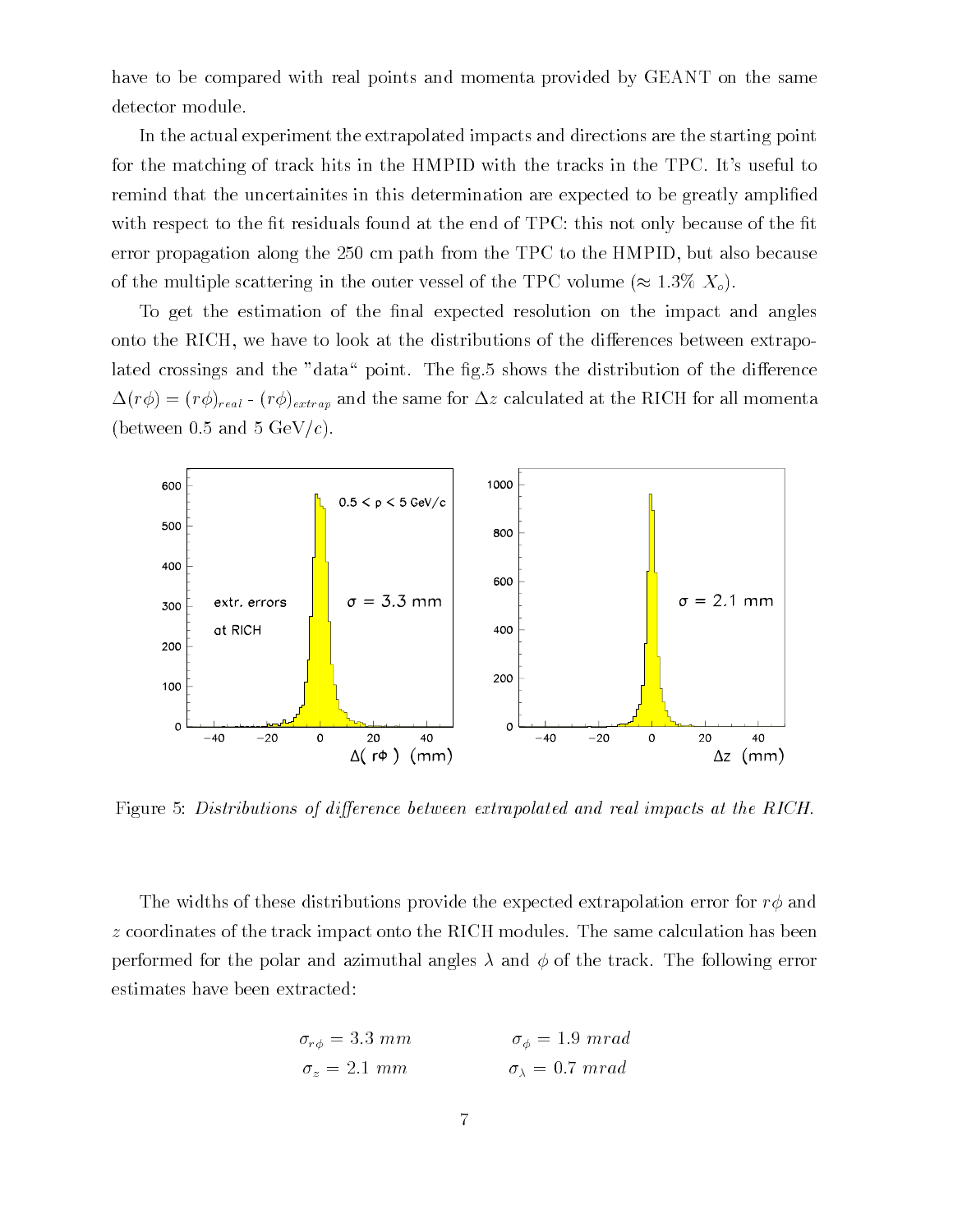The tracking error estimations have been studied in different momentum ranges within the interval [0.5, 5] GeV/ $c$ : we resume the obtained results in fig.6, where the standard deviations of relative distributions are plotted as a function of p.



Figure 6: Extrapolation errors at RICH as a function of the track momentum.

## 4.2 Evaluation of the matching efficiency

An important aspect to investigate is how the high multiplicity environment spoils the track information at the level of the HMPID. We have therefore investigated the proba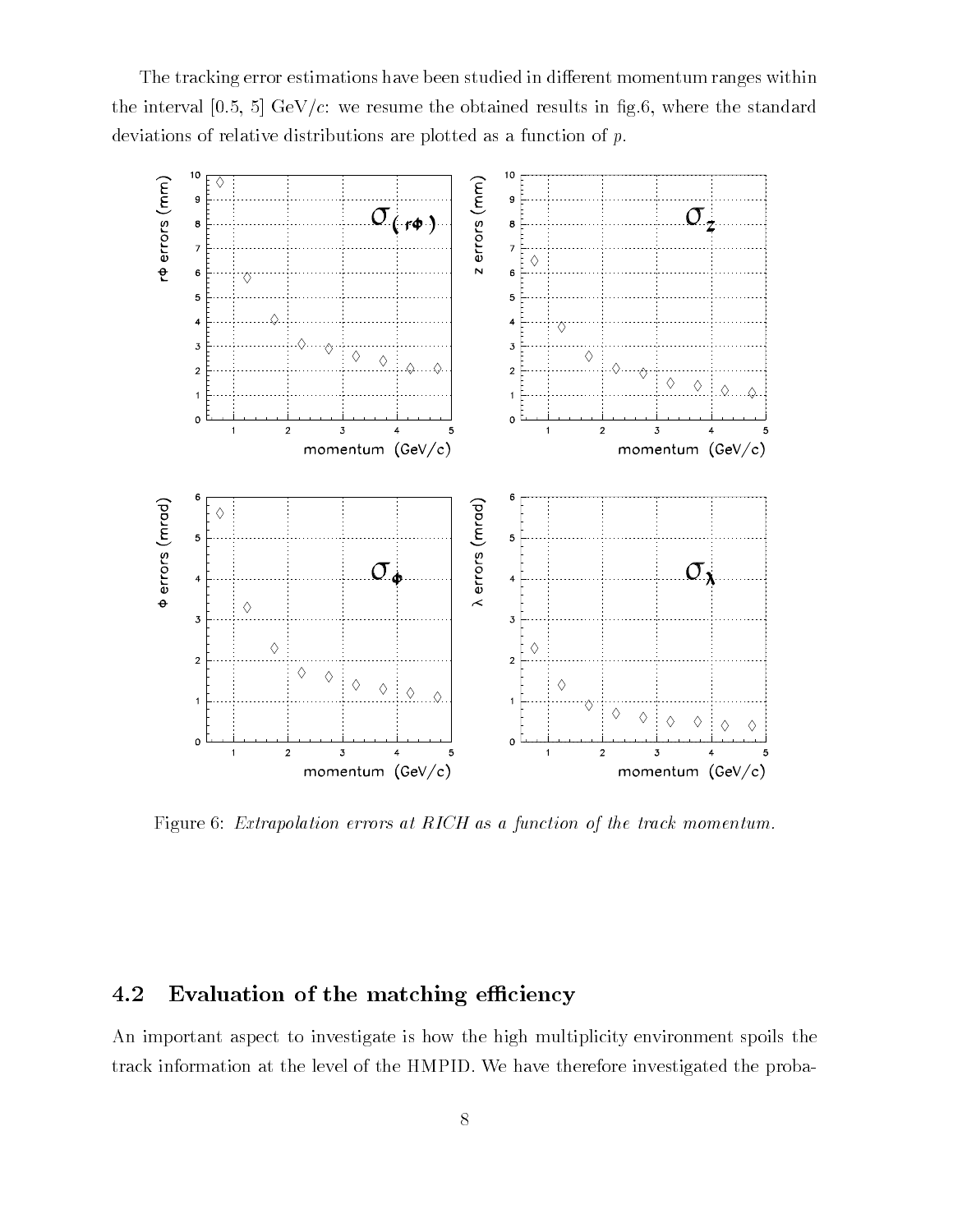bility of a fake matching between the extrapolated track and the corresponding hit in the HMPID; this can occurr due to the high hit density expected in the RICH modules in lead-lead events at LHC.

50 hits per m2 have been randomly implanted in the HMPID to simulate the expected environment. The non-shaded distributions reported in fig.7 correspond to the distance between the extrapolated and the real impact of the track, while the shaded ones correspond to the distance between the extrapolated impact and the nearest hit onto the HMPID.



Figure 7: Distance between tracking prediction and nearest hit, compared with distance from real track impact in the HMPID, at different momentum ranges.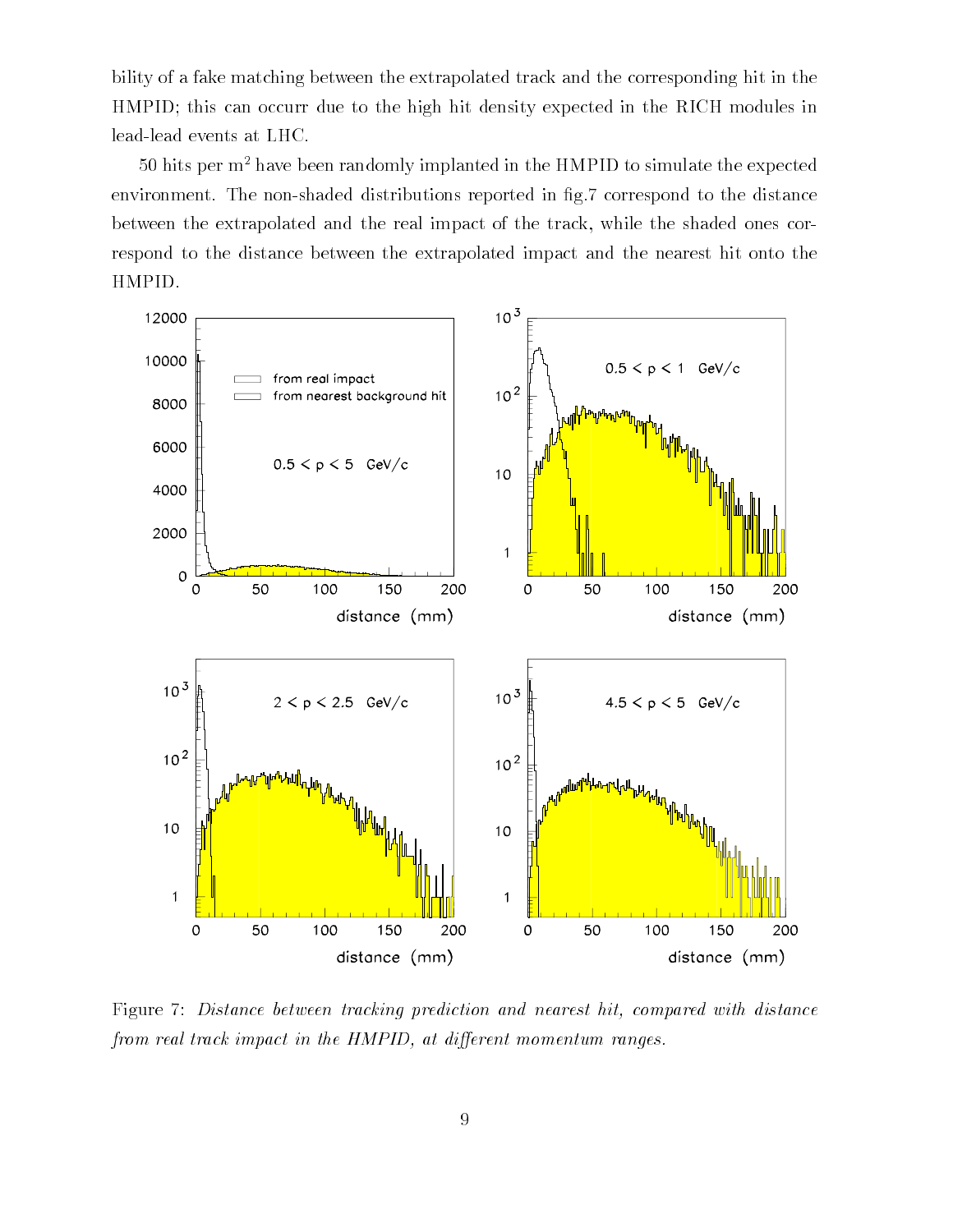A fake matching occurs when the nearest hit falls closer to the tracking prediction than the real impact of the track. The fraction of these fake associations with respect to the total number of tracks comes out to be around 0.4%.

The amount of "mismatches" has also been computed as a function of track momentum as reported in table 5.

| Momentum range (GeV/c)   0.5 - 1.   1. - 1.5   1.5 - 2.   2. - 3.   3. - 4.   4. - 5 |       |         |                                 |  |
|--------------------------------------------------------------------------------------|-------|---------|---------------------------------|--|
| Fake matchs prob.                                                                    | 2.1\% | $0.8\%$ | $0.3\%$   0.2\%   0.1\%   0.1\% |  |

Table 4: Estimated probabilities for fake matchings between the track and the hit in the HMPID.

The results show that the probability of mismatches between tracks and the corresponding hit in the HMPID is negligible at the estimated tracking impact resolutions.

#### 4.3 Improved momentum resolution in the ALICE tracking

We have investigated the effect of a possible iterative procedure: in the first step the "impact" point of the extrapolated track should be used to determine the closest real impact of the track; then the identified impact should be introduced in the fitting procedure as an additional track point.

We have checked this, assuming the "data" hit onto the HMPID provided by GEANT as an additional point in our fit. The finite resolution of the photodetector has been taken into account, contributing as  $\sigma_{r\phi} = 400 \ \mu m$  and  $\sigma_z = 1.15 \ mm$  to the weight of the last point in the fit.

Due to the large contribution of multiple scattering errors, the hit in the HMPID doesn't influence a lot the tracking precision in our momentum range, giving only an improvement of less than 10% in the  $\phi$  resolution. However at momenta above 10 GeV/c the inclusion of the RICH point improves signicantly the momentum resolution as shown in fig.8.